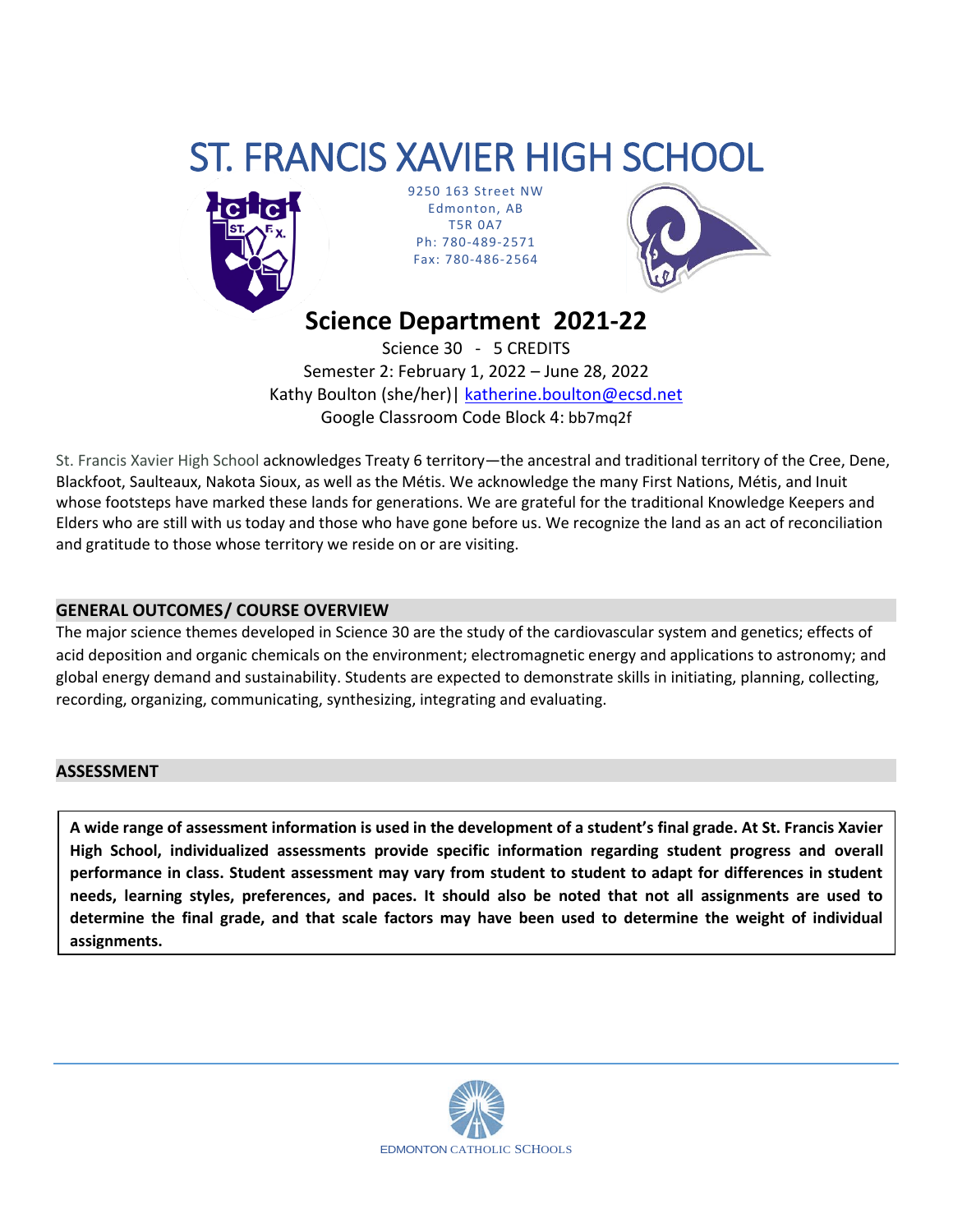|         | Unit                                                                               | Weighting |
|---------|------------------------------------------------------------------------------------|-----------|
| Unit A: | Living Systems Respond to Their Environment                                        | 25%       |
|         | - The human circulatory system and cardiovascular health                           |           |
|         | - The human body's defense mechanisms defend against pathogens                     |           |
|         | - Heredity and molecular genetics                                                  |           |
| Unit B: | Chemistry and the Environment                                                      | 25%       |
|         | - Acids and Bases and their effects on the environment                             |           |
|         | - The sources of organic compounds and their effects on the environment            |           |
|         | - The risks and benefits of using chemicals to meet human needs and the use of     |           |
|         | technology to reduce their ecological impact                                       |           |
| Unit C: | Electromagnetic Energy                                                             | 25%       |
|         | - The theory and technology used to produce, transmit and transform electrical     |           |
|         | energy                                                                             |           |
|         | - The properties of EMR and its applications in medical technology, communications |           |
|         | and remote sensing technologies to study the universe                              |           |
| Unit D: | <b>Energy and the Environment</b>                                                  | 25%       |
|         | - The need for balancing global energy demands and maintaining a viable biosphere  |           |
|         | - The sun as Earth's source of energy and the functioning of conventional and      |           |
|         | alternative sources of energy.                                                     |           |

The school based mark is based on the following approximate weightings:

Coursework – ie. labs, quizzes, etc. 20%

Unit Exams 80%

The final school based mark will be calculated cumulatively and is worth 90% of your final course mark. The other 10% comes from the diploma exam.

Exam Dates: Diploma Exam: Tuesday, June 28, 2022

### **PLAGIARISM**

We provide a Catholic education, where the Core Values of dignity, respect, fairness, personal and communal growth, loyalty, and honesty are the framework for all that we do. Within this Catholic education that St. Francis Xavier School provides, one of our main focuses is to encourage and facilitate the pursuit of knowledge and excellence in academics. To ensure that we attain this focus, all students at our school community are expected to meet the standards of individual integrity in the following ways:

Students practice intellectual honesty in the process of acquiring and extending knowledge by improving their own personal academic competence, critical thinking, and self-evaluation. 2. Students are therefore not expected to act in ways that result or could result in unearned academic benefit or advantage for themselves or others (cheating and collusion).

Therefore, students who **submit work not their own, take or copy answers from another student or source (cheating), provide answers to any assessment to another student (collusion), cheat during examinations, or use unauthorized means to obtain answers or complete work,** after investigation by the teacher supervisor, are at risk of the following: First offense – May receive a zero for the assessment and a two-day suspension.

Second offense – May receive a zero for the assessment and a three-day suspension.